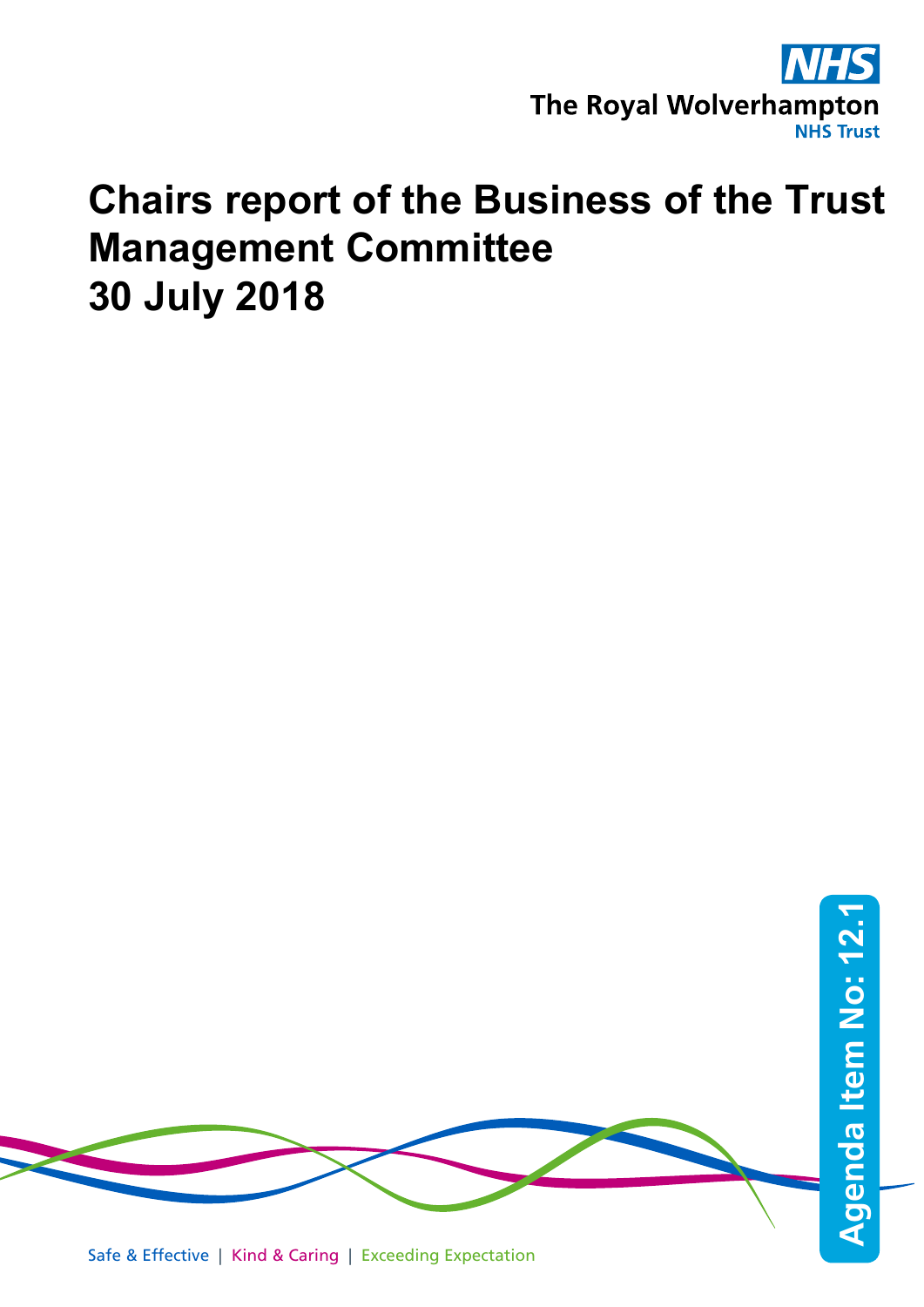**NHS** The Royal Wolverhampton

| <b>Trust Board Report</b>                                                                                                                                                                                                                                                                                                                                                                                                                                                                                                                                                      |                                                                                                                                                                                                                                                                                                                                                                                                                                                 |
|--------------------------------------------------------------------------------------------------------------------------------------------------------------------------------------------------------------------------------------------------------------------------------------------------------------------------------------------------------------------------------------------------------------------------------------------------------------------------------------------------------------------------------------------------------------------------------|-------------------------------------------------------------------------------------------------------------------------------------------------------------------------------------------------------------------------------------------------------------------------------------------------------------------------------------------------------------------------------------------------------------------------------------------------|
| <b>Meeting Date:</b>                                                                                                                                                                                                                                                                                                                                                                                                                                                                                                                                                           | 27 July 2018                                                                                                                                                                                                                                                                                                                                                                                                                                    |
| Title:                                                                                                                                                                                                                                                                                                                                                                                                                                                                                                                                                                         | Chairs report of the Business of the Trust Management Committee of 22 June<br>2018                                                                                                                                                                                                                                                                                                                                                              |
| <b>Report of:</b>                                                                                                                                                                                                                                                                                                                                                                                                                                                                                                                                                              | The Trust Management Committee's role is to oversee and co-ordinate the<br>Trust operations on a Trust-wide basis and to direct and influence the Trust<br>service strategies and other key service improvement strategies which impact<br>on these, in accordance with the Trust overall vision, values and business<br>strategy.                                                                                                              |
| <b>Action</b><br><b>Requested:</b>                                                                                                                                                                                                                                                                                                                                                                                                                                                                                                                                             | Receive and note,                                                                                                                                                                                                                                                                                                                                                                                                                               |
| For the attention<br>of the Board                                                                                                                                                                                                                                                                                                                                                                                                                                                                                                                                              |                                                                                                                                                                                                                                                                                                                                                                                                                                                 |
| <b>Assure</b>                                                                                                                                                                                                                                                                                                                                                                                                                                                                                                                                                                  | The Report provides assurance regarding the approval of Business Cases<br>$\bullet$<br>and Policies.                                                                                                                                                                                                                                                                                                                                            |
| <b>Advise</b>                                                                                                                                                                                                                                                                                                                                                                                                                                                                                                                                                                  | The report raises no new or changed risks.<br>$\bullet$                                                                                                                                                                                                                                                                                                                                                                                         |
| <b>Alert</b>                                                                                                                                                                                                                                                                                                                                                                                                                                                                                                                                                                   | $\bullet$                                                                                                                                                                                                                                                                                                                                                                                                                                       |
| <b>Author + Contact</b><br><b>Details:</b>                                                                                                                                                                                                                                                                                                                                                                                                                                                                                                                                     | Tel 01902 694294 Email keith.wilshere1@nhs.net                                                                                                                                                                                                                                                                                                                                                                                                  |
| <b>Links to Trust</b><br><b>Strategic</b><br><b>Objectives</b>                                                                                                                                                                                                                                                                                                                                                                                                                                                                                                                 | 1. Create a culture of compassion, safety and quality<br>2. Proactively seek opportunities to develop our services<br>3. To have an effective and well integrated local health and care system that operates<br>efficiently<br>4. Attract, retain and develop our staff, and improve employee engagement<br>5. Maintain financial health - Appropriate investment to patient services<br>6. Be in the top 25% of all key performance indicators |
| <b>Resource</b><br>Implications:                                                                                                                                                                                                                                                                                                                                                                                                                                                                                                                                               | None.                                                                                                                                                                                                                                                                                                                                                                                                                                           |
| <b>Main Discussion/Action Points:</b>                                                                                                                                                                                                                                                                                                                                                                                                                                                                                                                                          |                                                                                                                                                                                                                                                                                                                                                                                                                                                 |
| Considered and approved the following business cases:                                                                                                                                                                                                                                                                                                                                                                                                                                                                                                                          |                                                                                                                                                                                                                                                                                                                                                                                                                                                 |
| 18/230: NICE TAG 486 - Aflibercept for treating Choroidal Neovascularisation<br>It was agreed: that the NICE TAG 486 - Aflibercept for treating Choroidal Neovascularisation<br><b>Business Case be approved.</b><br>18/232: NICE TAG 500 – Ceritinib for Untreated ALK-Positive Non-Small Cell Lung Cancer<br>It was agreed: that the NICE TAG 500 - Ceritinib for Untreated ALK-Positive Non-Small Cell<br>Lung Cancer Business Case be approved.                                                                                                                            |                                                                                                                                                                                                                                                                                                                                                                                                                                                 |
| 18/233: NICE TAG 505 Ixazomide with lenalidomide and Dexamethasone for Treating<br><b>Relapsed or Refractory Multiple Myeloma.</b><br>It was agreed: that the NICE TAG 505 Ixazomide with lenalidomide and Dexamethasone for<br>Treating Relapsed or Refractory Multiple Myeloma Business Case be approved.<br>18/235: Extension of current NICE Pathway for Biologics in Rheumatoid Arthritis (RA) in<br>Wolverhampton<br>It was agreed: that the Extension of current NICE Pathway for Biologics in Rheumatoid<br>Arthritis (RA) in Wolverhampton Business Case be approved. |                                                                                                                                                                                                                                                                                                                                                                                                                                                 |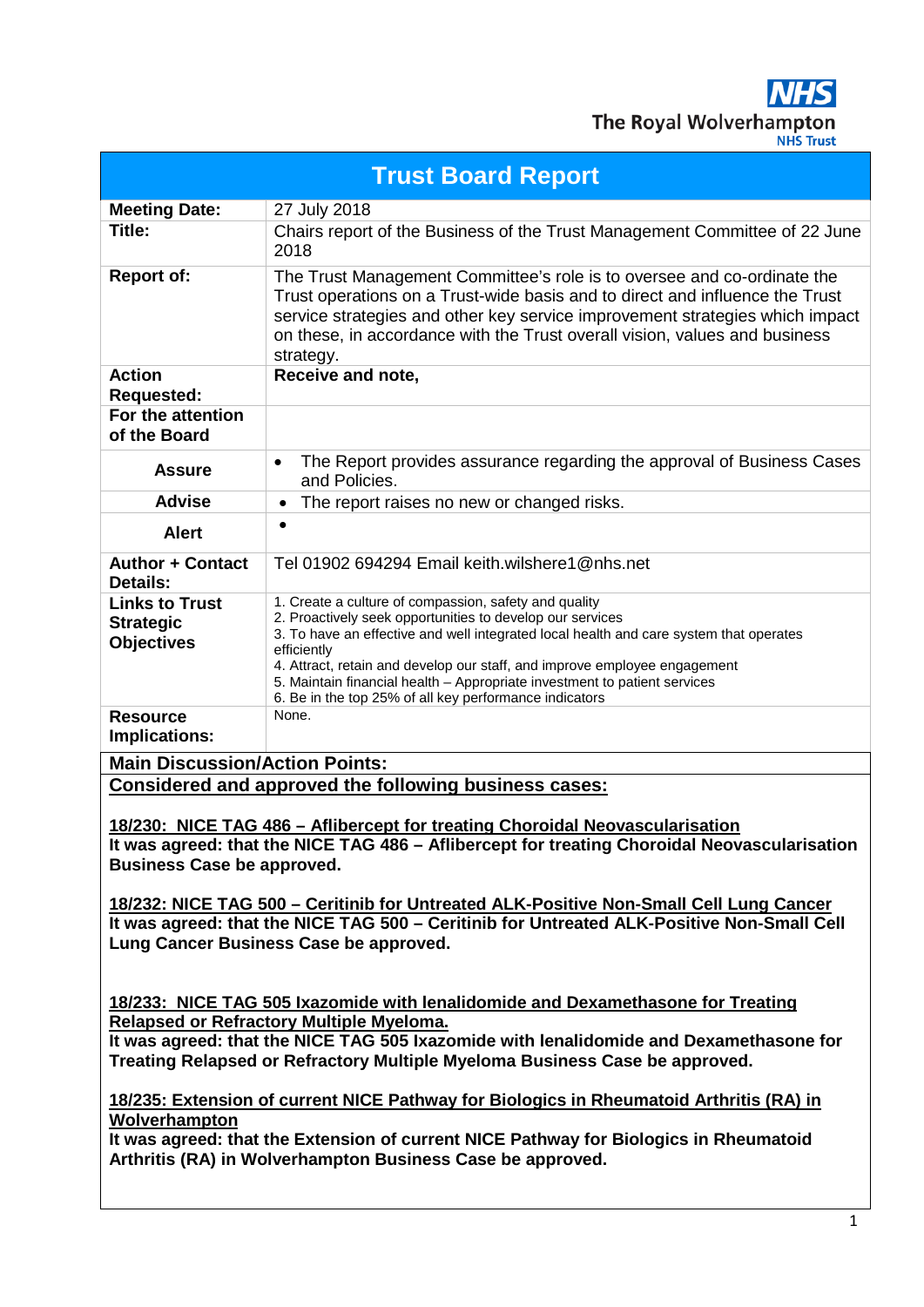# **18/236: Golimumab for Treating Non-Radiographic Axial Spondyloarthritis It was agreed: that the Golimumab for Treating Non-Radiographic Axial Spondyloarthritis Business Case be approved. Approved the following policies;**

**18/245: CP54 Clinical Supervision (Nurses and AHPs) It was agreed: that the CP 54 Clinical Supervision (Nurses and AHPs) Policy be approved.**

**18/246: Charitable Responsible Gaming – New Policy It was agreed: that new policy for Charitable Responsible Gaming be approved.**

**18/247: MP03 Medicines Reconciliation Policy It was agreed: that MP03 Medicines Reconciliation Policy be approved.**

**18/248: OP10 Risk Management & Patient Safety Reporting Policy It was agreed: that OP10 Risk Management & Patient Safety Reporting Policy be approved.**

**18/249: Risk Management Assurance Strategy It was agreed: that Risk Management Assurance Strategy be approved.**

**18/250: OP60 Being Open Policy It was agreed: that OP60 Being Open Policy be approved.**

**18/251: IP01 Hand Hygiene Policy It was agreed: that IP01 Hand Hygiene Policy be approved.**

**18/252: HR08 Recruitment, Retention & Retirement Policy It was agreed: that HR08 Recruitment, Retention & Retirement Policy be approved.**

**Risks Identified: Include Risk Grade (categorisation matrix/Datix number)** The Trust Management Committee has had regard to any risks identified in respect of these matters. The TMC also has a standing item on every agenda, at which point anybody present may raise any matter which is deemed to be worthy of consideration for inclusion on a risk register.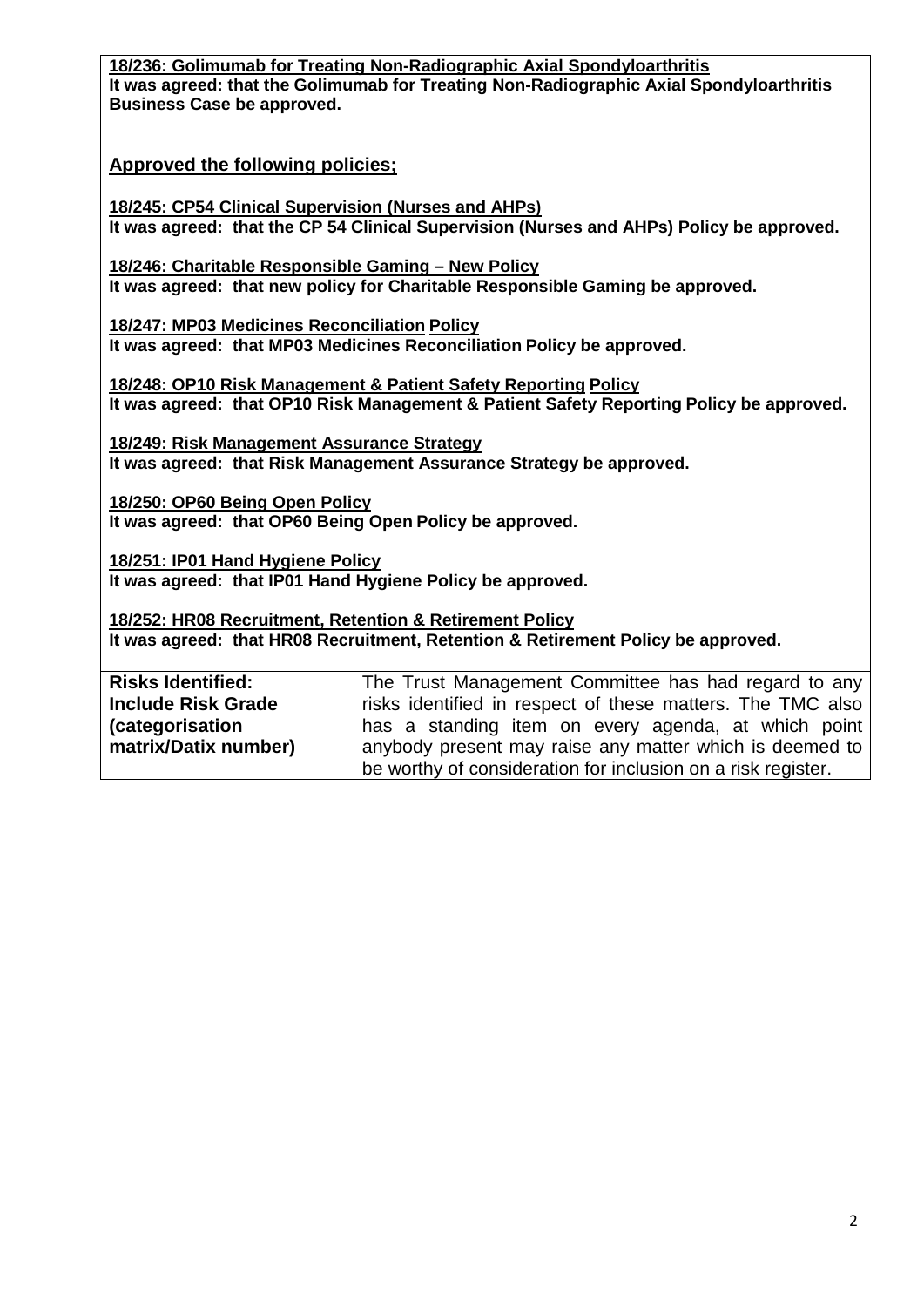# The Royal Wolverhampton NHS Trust

# **TRUST MANAGEMENT COMMITTEE**

**Minutes of the meeting of the Trust Management Committee held at 1pm on Friday 22 June 2018 in the Board Room, Corporate Services Centre, Building 12, New Cross Hospital, Wolverhampton.**

#### **Present:**

**In Attendance:**

#### **Apologies:**

Mr D Loughton Chief Executive Dr J Odum Medical Director

Ms N Ballard **Head of Nursing – Division (D)3** Prof. A-M Cannaby Chief Nursing Officer Mr A Duffell **Director of Workforce** Ms C Etches **Deputy Chief Executive** Dr S Grumett Lead Cancer Clinician Dr C Higgins **Divisional Medical Director**, D3 Dr Joanna Macve **Director of Infection, Prevention and Control (DIPC)**<br>Mr S Mahmud **Director of Integration** Director of Integration Dr B McKaig **Deputy Medical Director** Ms B Morgan  $\blacksquare$  Head of Nursing – Division (D)2 Mr W Nabih **Head of Estates Developments** Ms G Nuttall **Chief Operating Officer** Mr T Powell **Deputy Chief Operating Officer, D2**<br>Ms S Roberts **Divisional Manager, Estates and Fa** Divisional Manager, Estates and Facilities Mr M Sharon Director of Planning and Performance<br>Ms K Shaw Deputy Chief Operating Officer. D3 Deputy Chief Operating Officer, D3 Mr K Stringer (Chair) Chief Finance Officer/Deputy Chief Executive Ms A.Tennant Clinical Director Pharmacy

Ms M Arthur Head of Governance and Legal Services<br>Ms S Evans Head of Communications Ms K.Maskell Support Secretary

Mr I Badger **Divisional Medical Director, D1** Prof. J Cotton Director of Research and Development **Dr L Dowson** Divisional Medical Director, D2 **Dr S Fenner Communist Communist Communist Communist Communist Communist Communist Communist Communist Communist Communist Communist Communist Communist Communist Communist Communist Communist Communist Communist Communist** Mr L Grant **Deputy Chief Operating Officer, D1** Ms C Hobbs Head of Nursing, D1 Ms T Palmer **Manufather Head of Midwifery** Dr J Parkes Vertical Integrated GP Dr M Sidhu **Divisional Medical Director**, D3 Prof B Singh Clinical Director IT Dr A K Viswanath Divisional Medical Director, D2

#### **18/221: Apologies for absence**

Apologies for absence were received from Mr I Badger, Prof J Cotton, Dr L Dowson, Dr S Fenner, Mr L Grant, Ms C Hobbs, Mr D Loughton, Dr J Odum, Ms T Palmer, Dr J Parkes, Dr M Sidhu, Prof B Singh, Dr A Viswanath.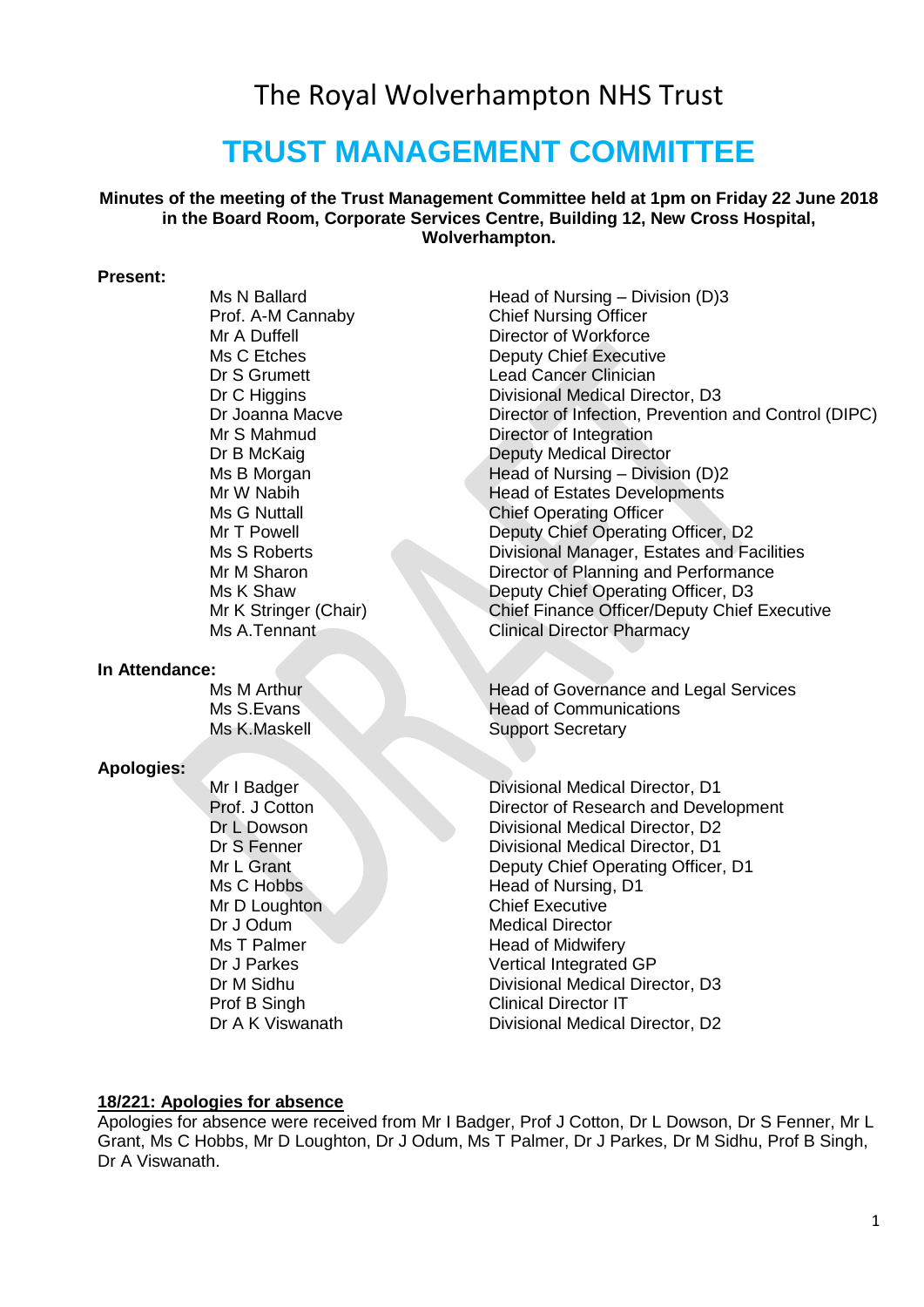# **18/222: Minutes of the meeting of the Trust Management Committee held on 25 May 2018**

There were no amendments to the minutes.

#### **It was agreed: that the Minutes of the meeting of the Trust Management Committee held on 25 May 2018 be approved.**

### **18/223: Declarations of Interest**

There were no new or changed declarations of interest given at the meeting.

#### **18/224: Matters arising from the Minutes of the previous meeting**

There were no matters arising from the minutes raised.

# **18/225: Action Points List**

#### **From Friday 27 April 2018 18/179: CQC Report & Action Plan Action: For discussion and action. 25 May 2018**

Mr Stringer informed that the draft report had been received. The draft report was circulated to directorates for factual accuracy and the Trust response to the CQC has been submitted. The final report will be published on 27 June 2018.

# **18/226: Property Management Update**

Mr Nabih introduced the report for information and summarised as pressure on space at New Cross with an options appraisal to follow. Mr Stringer said that the Trust had been unsuccessful in its attempt to acquire the Carillion building, with Wrekin House possibly being brought back into use for back office use (as for clinical use would be prohibitive in terms of cost). He will be looking at the costs to see if this is viable.

Mr Sharon informed that the Trust had to put in capital bids at short notice (2 weeks) to the Black Country STP – in competition with other Black Country providers. He said that the Trust has put forward four bids – Primary Care Hubs (now with CCG), Out-patients, West Park and Cancer Centre. He briefly outlined each scheme and he thanked the teams involved for putting together the bids at short notice.

Mr Nabih said that the situation with the Eye Infirmary was not covered in the report and continues to develop including further interest from developers. He outlined the need to ensure that the interest is genuine and whilst the Trust wants to dispose of the property it needs to ensure it is sold it at a fair price. Ms Etches clarified that there were no new or further risks identified in additional to those already registered. Mr Nabih confirmed this and that the report contained a number of potential future issues that may, in time, become risks at which time they will be assessed and registered as risks.

#### **It was agreed: that the Property Management Update Report be received and noted.**

#### **18/227: Health and Safety Annual Report**

Ms Arthur introduced the report and informed the meeting that there has been a 13.8% reduction in the number of Health and Safety incidents reported when comparing 2017-2018 to 2016-2017. She said there had been a significant reduction in the number of personal injury claims received compared to previous years. She contexted this with the increase in staffing numbers over the same period.

Ms Arthur referred to the reduction in the number of sharps incidents reported, however the top 2 incidents for 2017 were Splash (34) and Suture Needles (25). She also referred to an increase in slips, trips and falls RIDDOR incidents.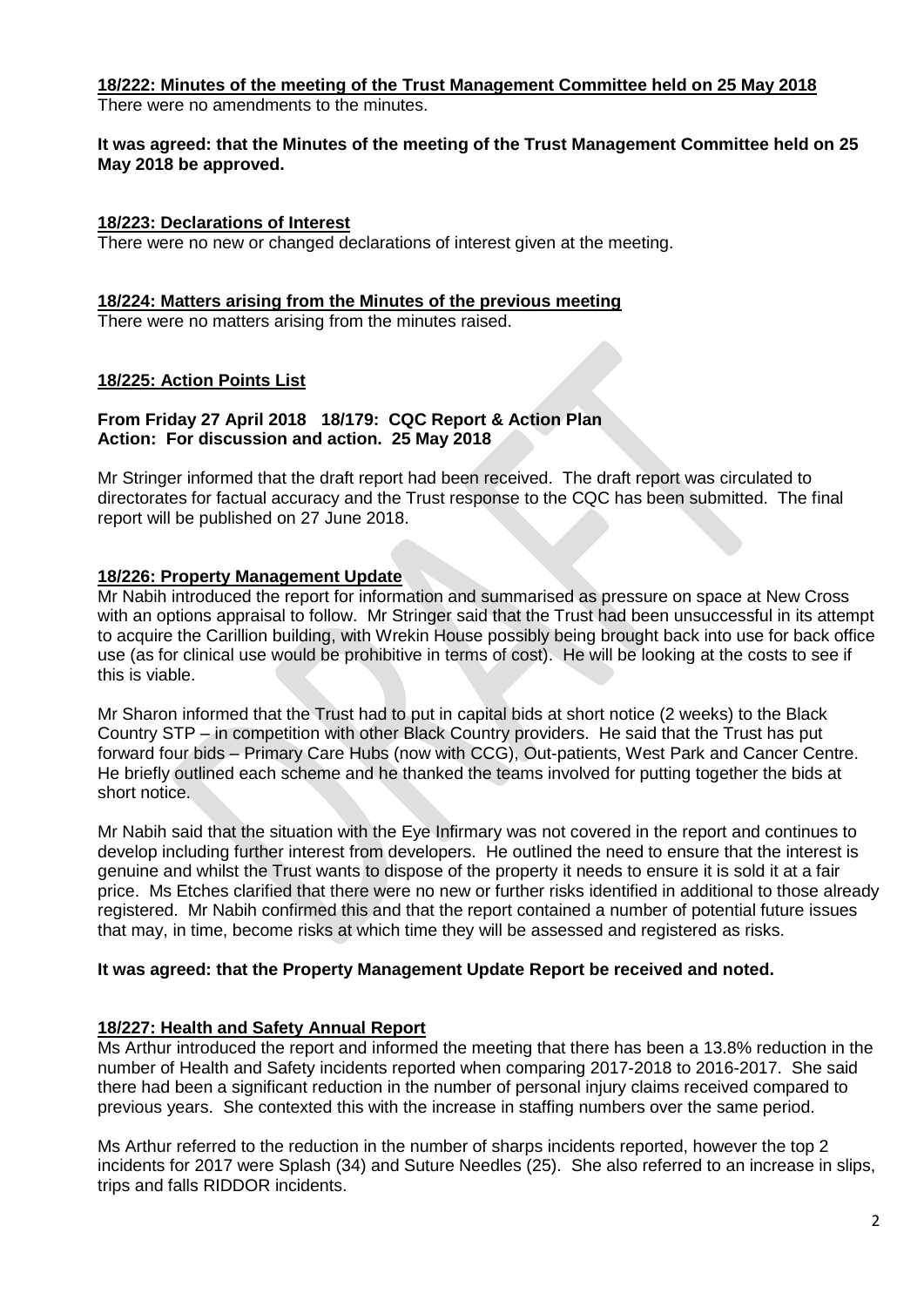Ms Arthur went on to refer to the situation regarding training stats. with improvement in Division 1 and Division 2 as per the report. She went on to refer to the position regarding Health & Safety training and that there were no overdue safety alerts at the point in time of the report.

Ms Arthur referred to current staffing issues and challenges regarding a lack of a First Aid trainer. She then referred to work to identify further improvements and developments in Health and Safety input and support in services with evaluating support systems for future audits.

She also referred to developments in estates waste management and that the HSE are prioritising staff stress for the next year. Mr Duffell asked how the first aid training was currently undertaken. She said that it is currently undertaken by outside trainers. Dr McKaig asked whether there may be internal ability and options. Ms Etches said this had moved in and out of the Trust's provision over the years and suggested a review of the position, costs, resources and options – internal against external – with the option of taking a case to Contract and Commissioning. Prof. Cannaby asked about the reference to issues relating to GP Practices. Ms Arthur said this referred to the process, confirmed as underway by Ms Shaw, to transfer GP practices to operate under Trust Policy and procedure.

#### **It was agreed: that the Health and Safety Annual Report be received and noted.**

# **18/228: Staff Story for Trust Board**

Mr Duffell introduced the discussion item. He said that he thought it would be positive to give staff a chance to talk about what it is like to work in the Trust and for the Non-Executive Directors and Directors to hear directly from staff (as they do from the Patient Story).

There followed a discussion and it was resolved to identify staff from Director walk-rounds with offered support prior and post the experience. Ms Etches gave some further suggestions as to how to ensure as wider coverage as possible. Mr Duffell said he would look at the options and clarify the process for identification.

**Action:** Mr Duffell confirmed that he would take the proposal to the Board and he thanked the members of TMC for their support for the initiative.

#### **It was agreed: that the Staff Story for Trust Board be noted.**

**18/229: Division 1 Quality & Governance Report, Nursing Report, Business Cases**  A representative from Division 1 was unavailable to attend today's meeting to present the report.

**It was agreed: that the Division 1 Report be received and noted.**

**Division 1 Business Case**

#### **18/230: NICE TAG 486 – Aflibercept for treating Choroidal Neovascularisation**

**It was agreed: that the NICE TAG 486 – Aflibercept for treating Choroidal Neovascularisation Business Case be approved.**

#### **18/231: Division 2 Quality & Governance Report**

Ms Morgan introduced the Nursing Report for Division 2 and highlighted the position regarding staff appointments and vacancies including 41.55 WTE HCA vacancies as a result of the recent skill mix review and will continue to work to enhance recruitment.

Ms Morgan said that there had been a reduction in the number of falls however there were 3 falls with serious harm, 1 of which has been referred to the Coroner.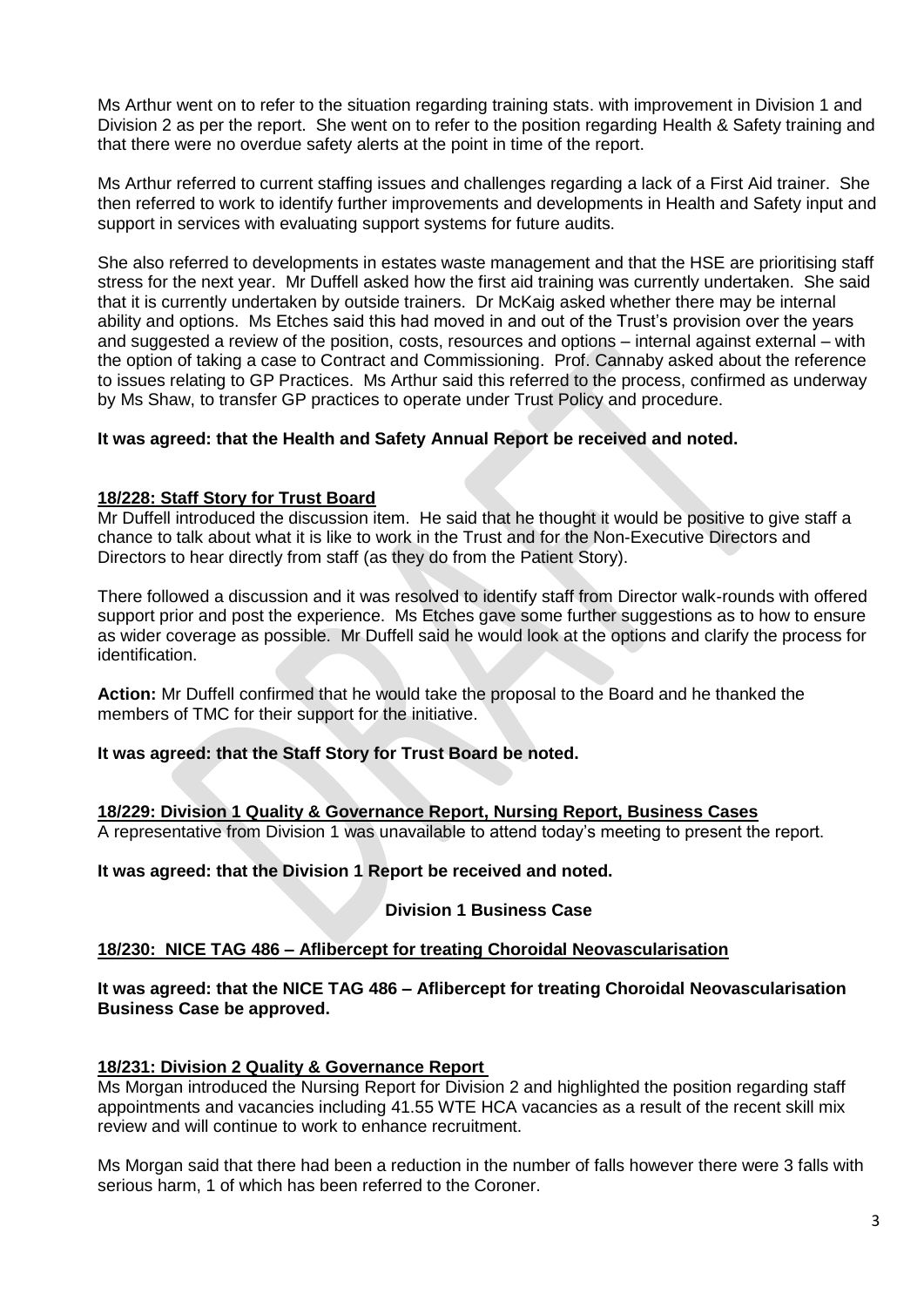Ms Morgan highlighted the NHS Windrush Award to Matron Doreen Black who had attended a reception at 10 Downing Street.

Ms Morgan referred to red risks relating to recruitment and the initiatives being actively pursued. She went on to refer to Red Risk 4472 regarding patients waiting over 2 hours for assessment in cubicles in the Emergency Department and waiting over 15 minutes for triage. A meeting has been arranged with VoCare to look at how this may be improved through pathways. Mr Stringer asked Ms Nuttall if Stoke taking over Stafford VoCare re manpower issues, would affect services here. Ms Nuttall said VoCare continue to have staffing issues locally.

# **It was agreed: that the Division 2 Report be received and noted.**

# **Division 2 Business Cases**

# **18/232: NICE TAG 500 – Ceritinib for Untreated ALK-Positive Non-Small Cell Lung Cancer**

**It was agreed: that the NICE TAG 500 – Ceritinib for Untreated ALK-Positive Non-Small Cell Lung Cancer Business Case be approved.**

**18/233: NICE TAG 505 Ixazomide with lenalidomide and Dexamethasone for Treating Relapsed or Refractory Multiple Myeloma.**

**It was agreed: that the NICE TAG 505 Ixazomide with lenalidomide and Dexamethasone for Treating Relapsed or Refractory Multiple Myeloma Business Case be approved.**

#### **18/234: Division 3 Quality & Governance Report**

Dr Higgins welcomed Nicky Ballard as Head of Nursing to the Trust and Division 3. She introduced the Nursing Report for Division 3 and informed TMC that there is a recruitment open day planned for 23 June 2018 within Children's Services, both Community and Acute. Twenty candidates have been shortlisted.

Dr Higgins said there were no falls during May 2018, an improvement on previous months. There were also no late observations. She highlighted the appointment of two further Radiologists.

#### **It was agreed: that the Division 3 Report be received and noted.**

# **Division 3 Business Cases**

#### **18/235: Extension of current NICE Pathway for Biologics in Rheumatoid Arthritis (RA) in Wolverhampton**

**It was agreed: that the Extension of current NICE Pathway for Biologics in Rheumatoid Arthritis (RA) in Wolverhampton Business Case be approved.**

#### **18/236: Golimumab for Treating Non-Radiographic Axial Spondyloarthritis**

**It was agreed: that the Golimumab for Treating Non-Radiographic Axial Spondyloarthritis Business Case be approved.**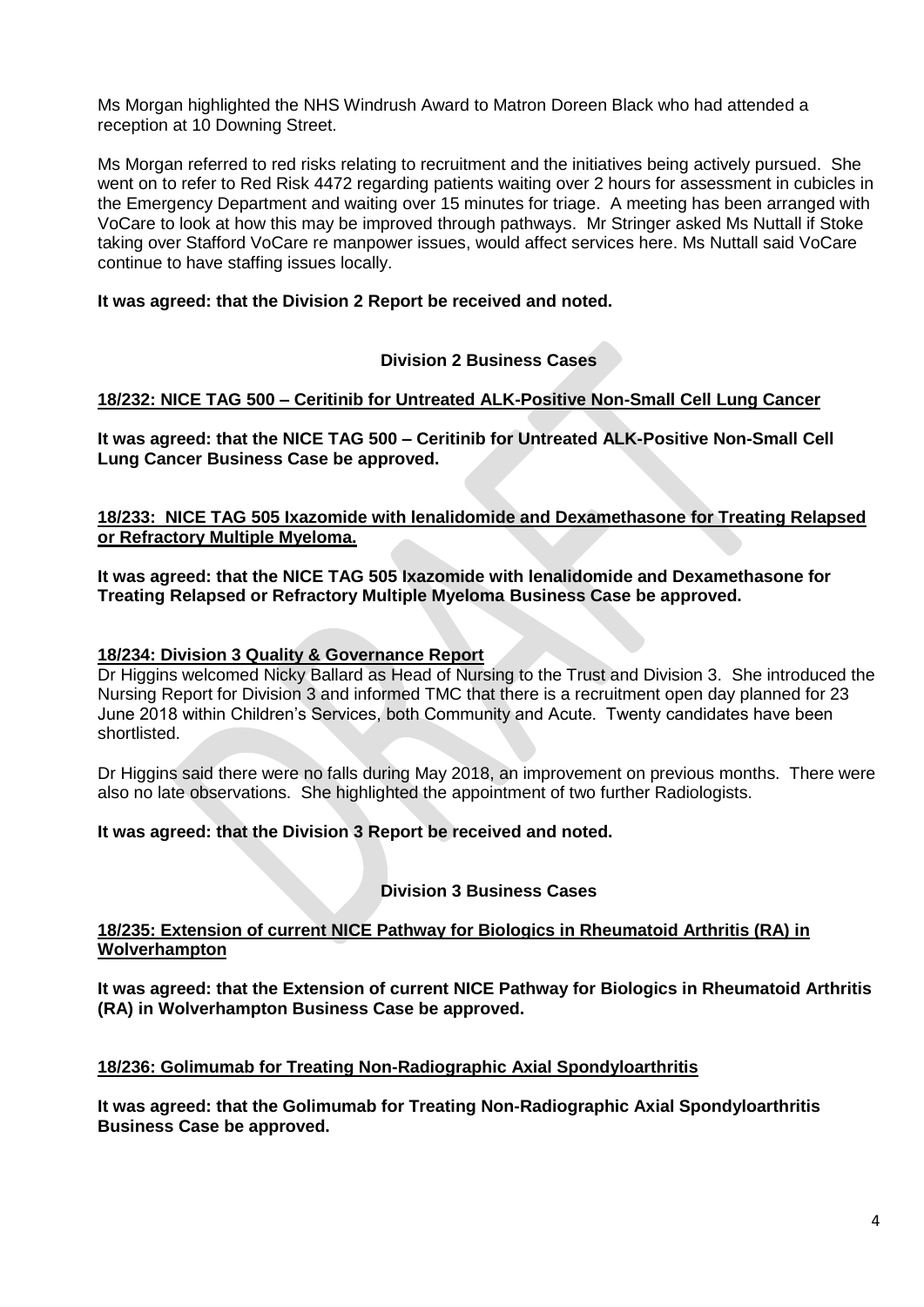# **18/237: Executive Workforce Summary Report**

Mr. Duffell introduced the workforce summary report and referred to the continued reduction in sickness absence. He referred to national lifting of the visa cap had been announced. He referred to a dip in mandatory training compliance (target is 95% and current performance is 85.9%) He reported that a review of mandatory training and format is to be undertaken. There followed discussions regarding the length of the Health and Safety Training. Ms. Tennant said this has already been fed back to the training team that the Health and Safety training module may be too long at 85 slides. Ms. Etches referred to the need to ensure that all training is realistic and achievable including the content and passrate; this will be addressed in the review Mr. Duffell referred to.

#### **It was agreed: that the Executive Workforce Summary Report be received and noted.**

#### **18/238: Integrated Quality and Performance Report**

Ms. Nuttall introduced the Integrated Quality and Performance Report and referred to the Cancer pathways and analysis across all of the Cancer metrics including Mortality. She said that there is work underway on pathways and flow plus demand and capacity including increased referrals due to changes in other services.

Ms. Nuttall said that the CCG are supportive of the work and focus. Dr. Grummet added his views relating to process and capacity and diagnostic speed and flow. He referred to the support from the NHSI support team alongside review and revisions to previous systems. He confirmed the level of external scrutiny and the potential impact on patients including the new Harm reviews for those waiting for more than 104 days for definitive treatment.

Ms. Nuttall said that the external reports refer to known issues including processes, demand and capacity, and training/education issues.

Ms. Nuttall went on the refer to future Winter planning from the centre with a focus on reducing length of stay (including those defined as stranded and super stranded) with local targets, targets also being set for frailty pathways, End of Life care and reducing deaths in hospitals, zero tolerance of minors breaches in Emergency department, and real-time bed management systems being in place. She emphasised the need to plan to ensure the continuation of elective programme alongside dealing with the Winter situation and impact.

Ms. Nuttall confirmed that initial work has commenced with a paper to the next TMC.

Prof. Cannaby highlighted the positive impact continued on late observations. She said that the CCG are looking at the issues regarding late moves and the need to change the approach in future. She said all of the infection prevention indicators are spiking upwards with infection prevention campaigns and additional cleansing underway in specified areas. She also referred to the increase in radiation and radiotherapy incidents and near misses relating to issues in the requesting of films and the training for non-clinical and clinical staff. Dr McKaig said that some of the issues and near misses were not of the type he would have expected.

#### **It was agreed: that the Integrated Quality and Performance Report be received and noted.**

#### **18/239: Report of the Chief Nursing Officer**

Prof. Cannaby introduced the Chief Nursing Officer Report and referred to the ongoing recruitment campaigns and the student nurse placement increase to focus on the conversion rates. She went on to refer to a proposal to extend the Clinical Fellowship programme for Nurses.

Prof. Cannaby then referred to 3 Never Events reported in the month with a further one this week regarding a retained item in theatres.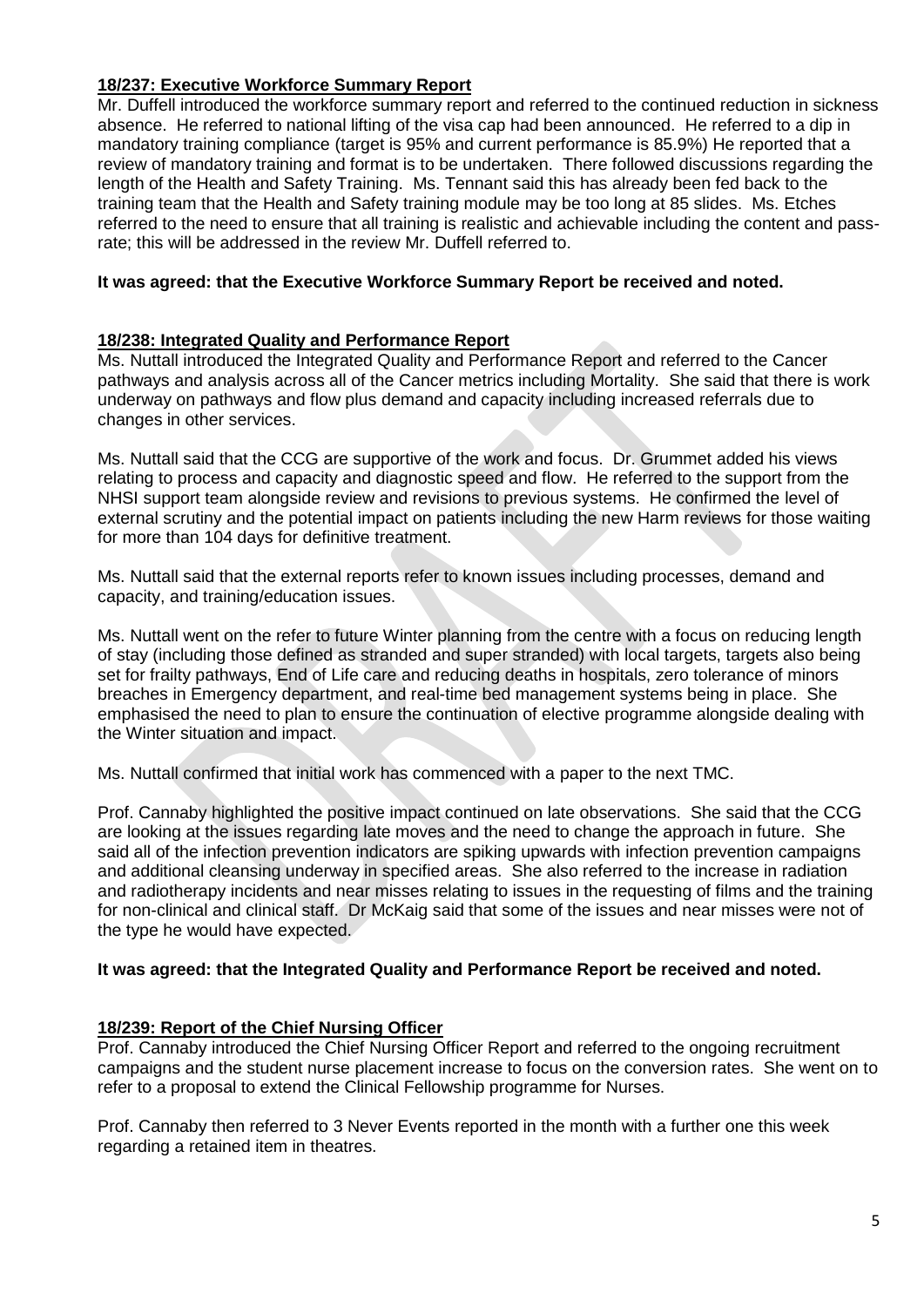Mr Stringer asked if the findings will be brought back to this meeting regarding the Never Events and future learning. Prof. Cannaby said that at the time the issues were being investigated with learning to follow and with indicative issues relating to education, team dynamics, staff not feeling able to speak up amongst other possible reasons. She said that the staff involved are keen for change.

### **It was agreed: that the Report of the Chief Nursing Officer be received and noted.**

# **18/240: Trust Financial Position Month 2**

Mr Stringer introduced the Finance Report for Month 2 and said that the income for May was good with questions regarding pay spend being addressed. Month 2 showed RWT as being £200k off plan. CIP delivery requires improvement.

Mr Duffell said that there was no clarity on the funding for the national pay award. Mr Stringer responded that this is going to be added to the Trust Risk Register (TRR).

# **It was agreed: that the Trust Financial Position Month 2 Report be received and noted.**

#### **18/241: Capital Programme Month 2**

Mr Nabih introduced the Capital Programme Report for Month 2 and referred to the internal programme standards that will be reported on in future. Mr Stringer explained that this referred to making best use of available capital as schemes are subject to variation.

**It was agreed: that the Capital Programme Month 2 Report be received and noted.**

#### **18/242: Operational Finance Group Minutes**

**It was agreed: that the Operational Finance Group Minutes be received and noted.**

#### **18/243: Financial Recovery Board – monthly update**

Mr. Sharon introduced the Financial Recovery Board report and the cost improvement position to date £14.2m therefore there is a significant shortfall. He said that further work may follow on e-solutions.

Mr. Sharon also referred to the (previously appointed) Head of Service Redesign Team had now decided not to join the Trust. Mr. Sharon said that the current contractor may be extended whilst work is undertaken to re-advertise and re-appoint.

#### **It was agreed: that the Financial Recovery Board – monthly update Report be received and noted.**

#### **18/244: Integrated Care System Update (ICS)**

Mr Mahmud introduced the report and referred to the formal approval from 1 July 2018 for Coalway Road Practice is almost complete. He added that the Trust had decided not to appeal the unsuccessful Walsall APMS in bid. He went on to highlight the CQC inspections of 4 VI practices which were underway.

#### **It was agreed: that the Integrated Care System Update (ICS) be noted.**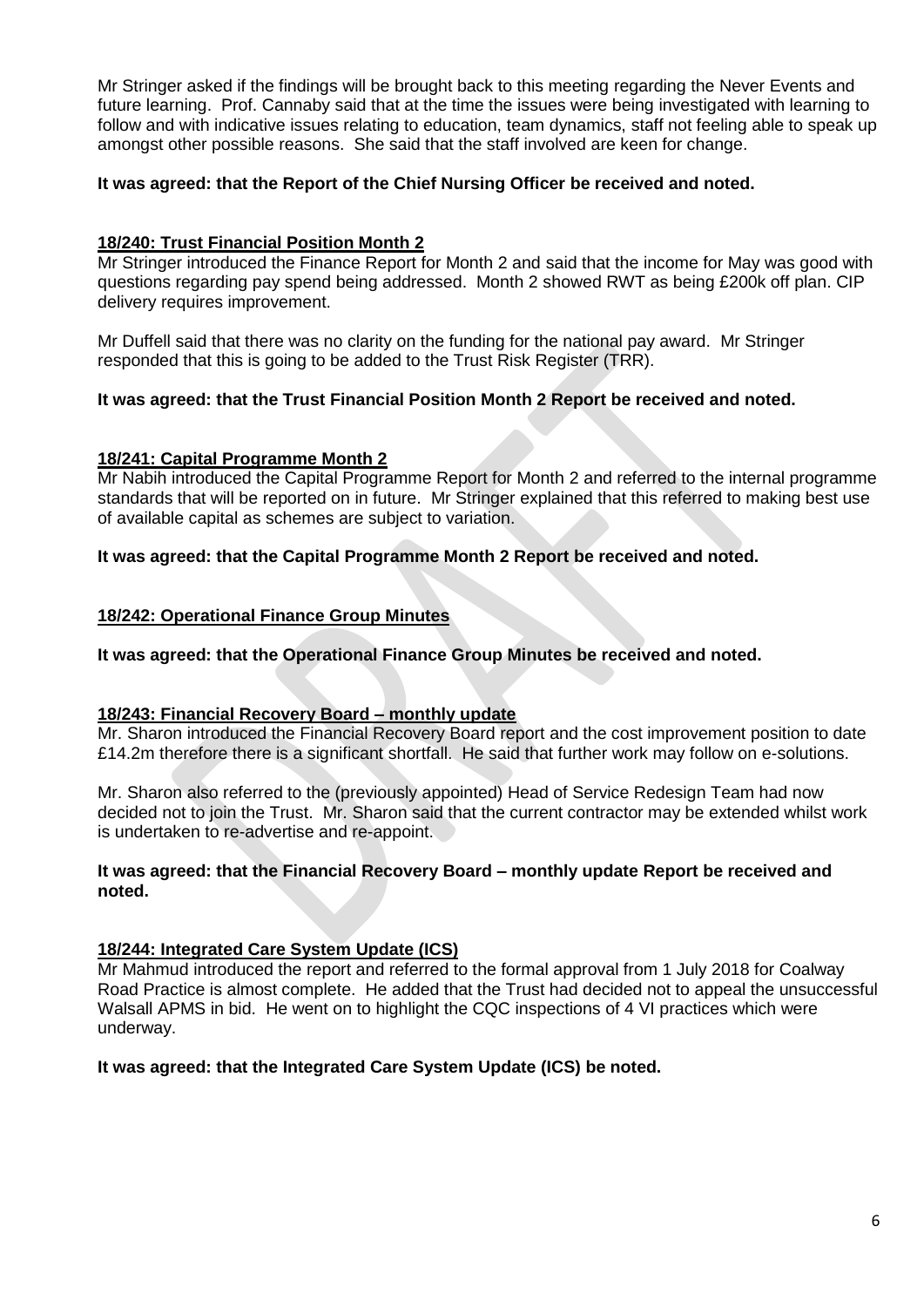# **Policies and Strategies for Approval**

# **18/245: CP54 Clinical Supervision (Nurses and AHPs)**

**It was agreed: that the CP 54 Clinical Supervision (Nurses and AHPs) Policy be approved.**

# **18/246: Charitable Responsible Gaming – New Policy**

**It was agreed: that new policy for Charitable Responsible Gaming be approved.**

# **18/247: MP03 Medicines Reconciliation Policy**

**It was agreed: that MP03 Medicines Reconciliation Policy be approved.**

**18/248: OP10 Risk Management & Patient Safety Reporting Policy**

**It was agreed: that OP10 Risk Management & Patient Safety Reporting Policy be approved.**

# **18/249: Risk Management Assurance Strategy**

**It was agreed: that Risk Management Assurance Strategy be approved.**

# **18/250: OP60 Being Open Policy**

**It was agreed: that OP60 Being Open Policy be approved.**

**18/251: IP01 Hand Hygiene Policy** 

**It was agreed: that IP01 Hand Hygiene Policy be approved.**

# **18/252: HR08 Recruitment, Retention & Retirement Policy**

**It was agreed: that HR08 Recruitment, Retention & Retirement Policy be approved.**

# **18/253: Risk (Standing Item)**

Mr. Stringer confirmed that there were no new or changed risks identified during the meeting other than those contained in the reports provided.

# **18/254: CQC Action Plan**

Ms. Etches introduced the current position and expected publication of the CQC Report on 27<sup>th</sup> June 2018. Ms. Etches went on to refer to the drafted CQC Action plan for Directors to confirm assurance and future actions.

Ms. Etches referred to the focus needing to be transformational and based on moving from good to great instead of transactional change.

Ms. Etches also referred to the need for local good to great action plans for all areas focusing on 'great' as the norm. She said this includes the addition of 'stretch' actions and aims in some areas.

She asked that all areas commence their local formulation of 'good to great' plans alongside follow up of the completed actions for assurance and those outstanding for completion. It is anticipated that a Trust Continuous Quality Improvement strategy and plan would be the main vehicle for this transformational change.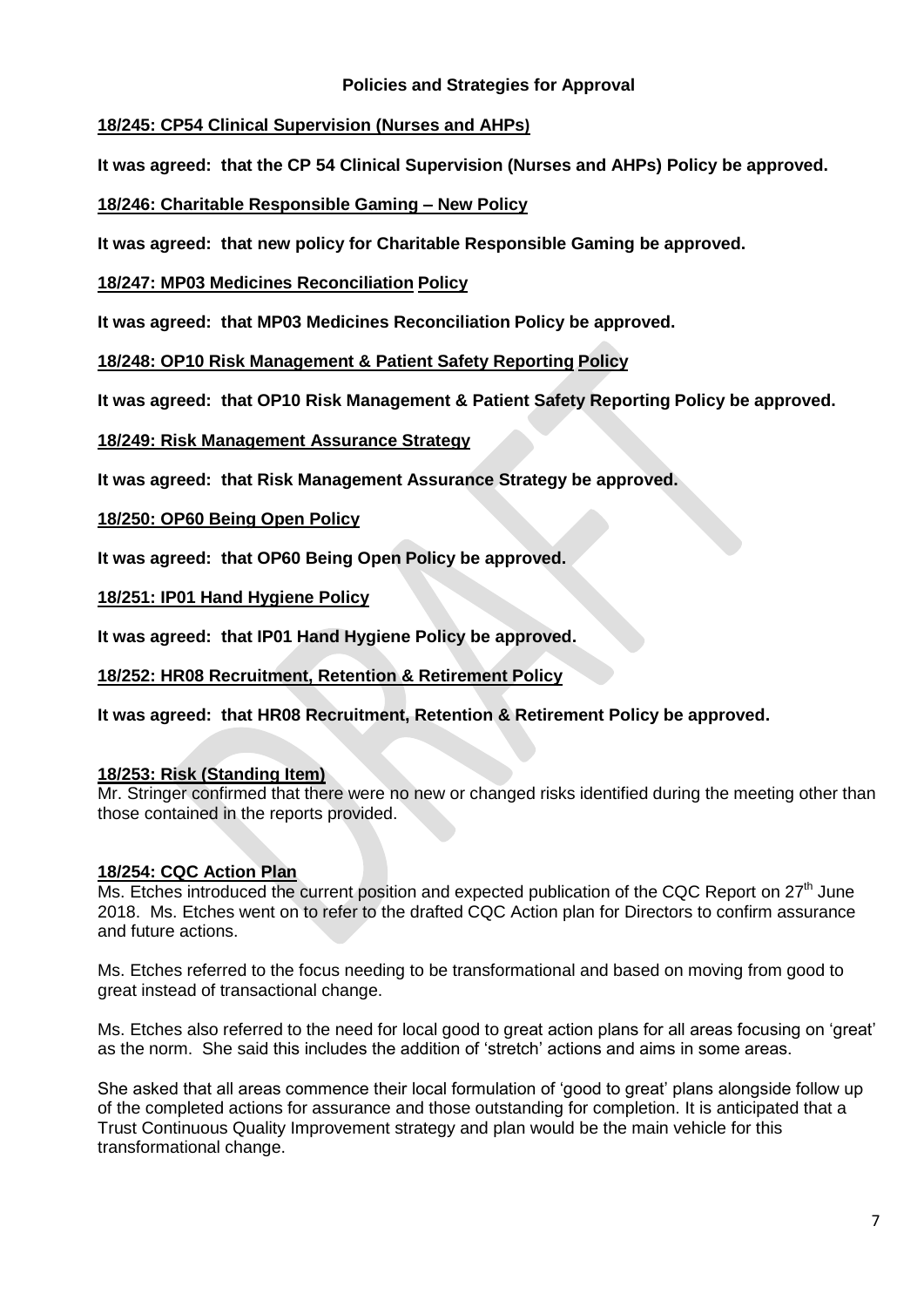It was suggested that TMC be the oversight group of the action plan rather a separate 'CQC Steering Group'.

Mr. Duffell said that he would be bringing a report to executive directors meeting next week following the transformation workshops which had taken place.

Mr. Sharon referred to looking at 'What do you need to get the basics right?' Ms. Etches referred to a 'must do' booklet/handbook as a prompt of basic things that need to be done – she will canvass the views of others on this.

Dr. McKaig expressed some concern about handbooks as sometimes handed out but not used and he wondered about the opportunity to use the NHSI CQI Tools and GIRFT underpinning local programmes. There followed discussion regarding how to achieve the best CQI approaches and culture change to engrain great as the norm, the dangers of a purely transactional focus and creating appetite for better as the day to day position, staff inputs and suggestions (and whether the Trust structures, processes and systems support or hinder/prevent the use/implementation – and the enabling of this through a change of culture, living and communicating the values and behaviours.

There followed further debate about the pathway to initiating and supporting culture change and enablement of great.

Ms. Etches said there had to be a transactional plan to address some issues in the report with the wider culture change requiring attention to make any change sustainable and demonstrated by improvements in key indicators. Dr. McKaig said the wider change should always be the stretch aspiration. Ms. Etches said that the draft would be discussed with Directors and confirmed in due course by the time the full report is published on or around the  $27<sup>th</sup>$  June 2018.

#### **It was agreed: that the CQC Action Plan Update be received and noted.**

#### **18/255: Any Other Business -**

Dr. McKaig introduced the continuing concerns regarding Mortality as ongoing external scrutiny. He referred to work on the Learning from Deaths, adherence to mortality policy and procedure, internal and external scrutiny in mortality relating to Cancer and Never Events plus CQC alerts regarding Stroke and Pneumonia amongst others. Ms. Etches referred to the potential impact of any further CQC review. Dr. McKaig said the issues are not new but not improving. Prof. Cannaby referred to the impact on reputation for the organisation and therefore the top concern for the Trust Board.

Ms. Nuttall referred changes to coding that had a statistical impact with impact taking time to work through in terms of a statistical impact plus SJRs becoming more reliable and robust to provide better evidence. Prof. Cannaby said that the plan going ahead was unclear in terms of what the Trust is going to do and by when with the evidence of completion and impact.

Ms. Etches asked about the APY review (ongoing) and the emerging themes – Prof. Cannaby and Ms. Nuttall said the resource required needed to be re-visited. Mr Stringer referred to the Trust mortality numbers haven't changed significantly, however the number of people dying in this organisation is unexpected compared with statistical expectations. There followed discussion as to whether there were changes that could or should be made to impact on deaths. Prof. Cannaby said the focus needed to be at pace so as to be able to articulate what is or has been done, by when and with what impact, as reflected by the action plan being written by Dr. Odum, along with the resource to enable and support this. Ms. Nuttall said this should be referred to at the next Board and a review of the Board Assurance Risks.

Prof. Cannaby also referred to the Gosport report summary and gap analysis underway.